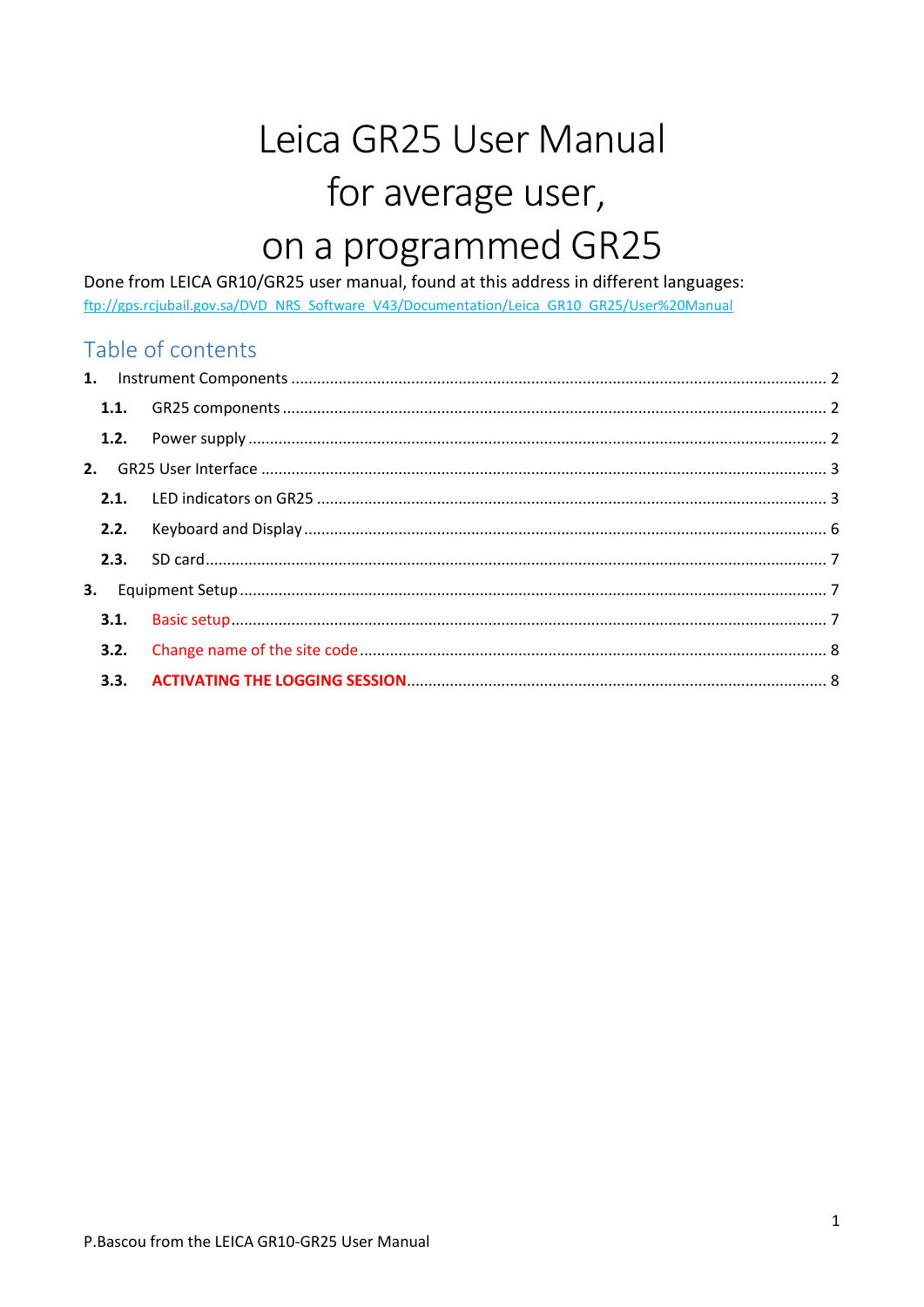## <span id="page-1-0"></span>**1.** Instrument Components

#### <span id="page-1-1"></span>1.1. GR25 components



#### <span id="page-1-2"></span>1.2. Power supply

**Power options** Power for the instrument can be supplied either by power supply or batteries. Up to two external power supplies can be connected using a Y-cable.

GR25 battery for internal supply : GEB241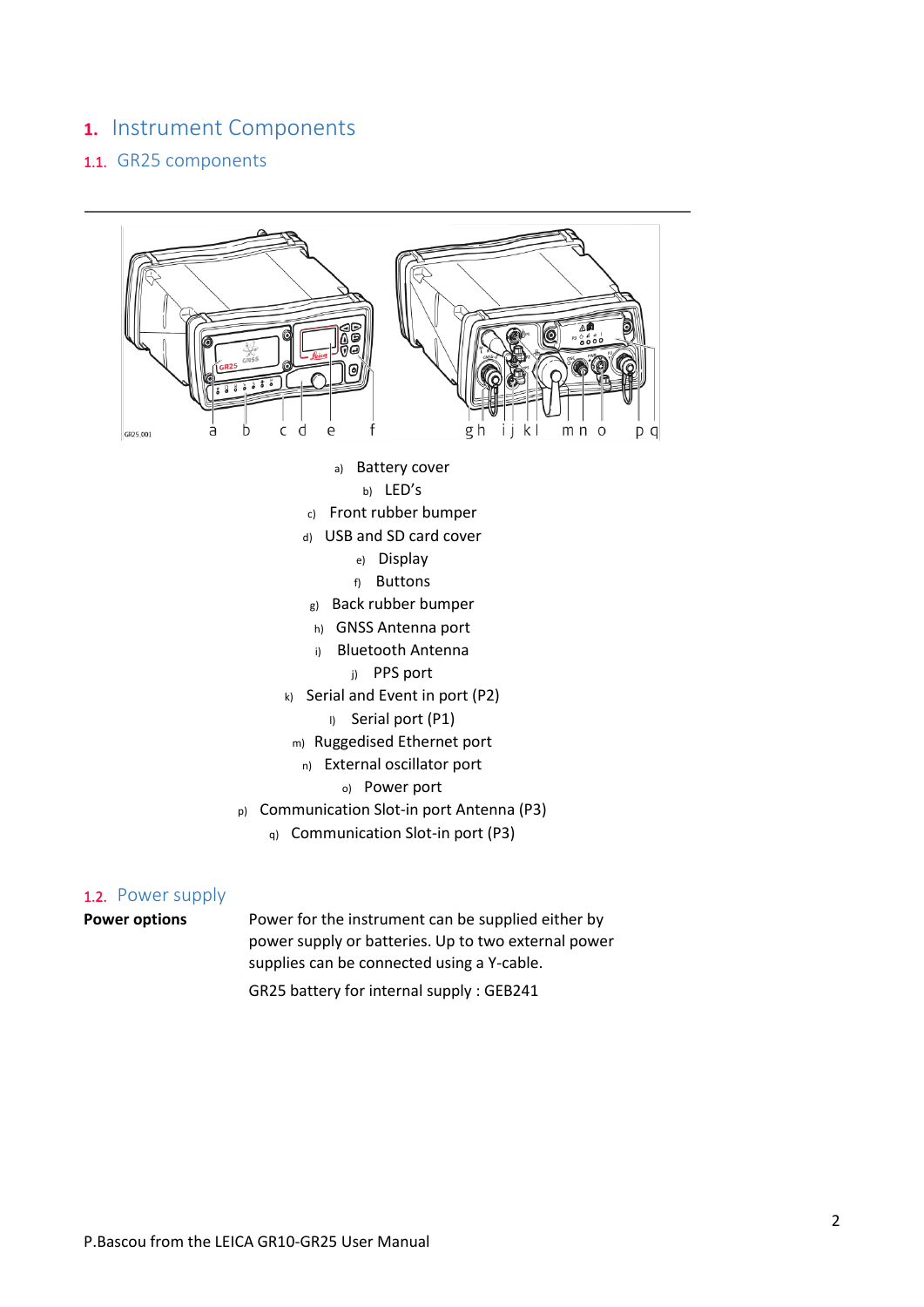# <span id="page-2-0"></span>**2.** GR25 User Interface

## <span id="page-2-1"></span>2.1. LED indicators on GR25



- a Power LED
- b SD card LED
- c Raw data logging LED
- d RT out data stream LED
- e RT in data stream LED
- 
- g Bluetooth LED

| IF the    | is                 | <b>THEN</b>                                                                                                                                                            |
|-----------|--------------------|------------------------------------------------------------------------------------------------------------------------------------------------------------------------|
| Power LED | off                | The instrument is turned off.                                                                                                                                          |
|           | green              | The instrument is turned on.                                                                                                                                           |
|           | flashing<br>green  | The instrument is on but has switched to a backup power source. If an internal<br>battery is used, indicates that the remaining battery capacity is high.              |
|           | yellow             | Only shown if using an internal battery. The remaining battery capacity is low.                                                                                        |
|           |                    | <b>PER</b><br><b>Recommended user action: Provide</b>                                                                                                                  |
|           |                    | an alternative power source.                                                                                                                                           |
|           | red                | Only shown if using an internal battery. The remaining battery capacity is<br>critical.                                                                                |
|           |                    | <b>PED</b><br>Recommended user action: Switch to                                                                                                                       |
|           |                    | a new power source immediately.                                                                                                                                        |
|           | flashing<br>yellow | The internal battery is charging.                                                                                                                                      |
|           |                    | $\mathbb{Q}$<br>Charging is only indicated by LEDs when                                                                                                                |
|           |                    | the instrument is turned off. When the instrument is on, the LEDs<br>indicate the current power level.                                                                 |
|           | flashing<br>red    | Charging of the internal battery is activated but there is an error in charging<br>the battery.                                                                        |
|           |                    | $\mathbb{Q}$<br>Recommended user action: Check and<br>reattach the battery. If the problem does not disappear, please send the<br>battery to Leica Geosystems Service. |
|           |                    | <b>PER</b><br>Charging is only indicated via LEDs when<br>the instrument is turned off. When the instrument is on, the LEDs<br>indicate the current power level.       |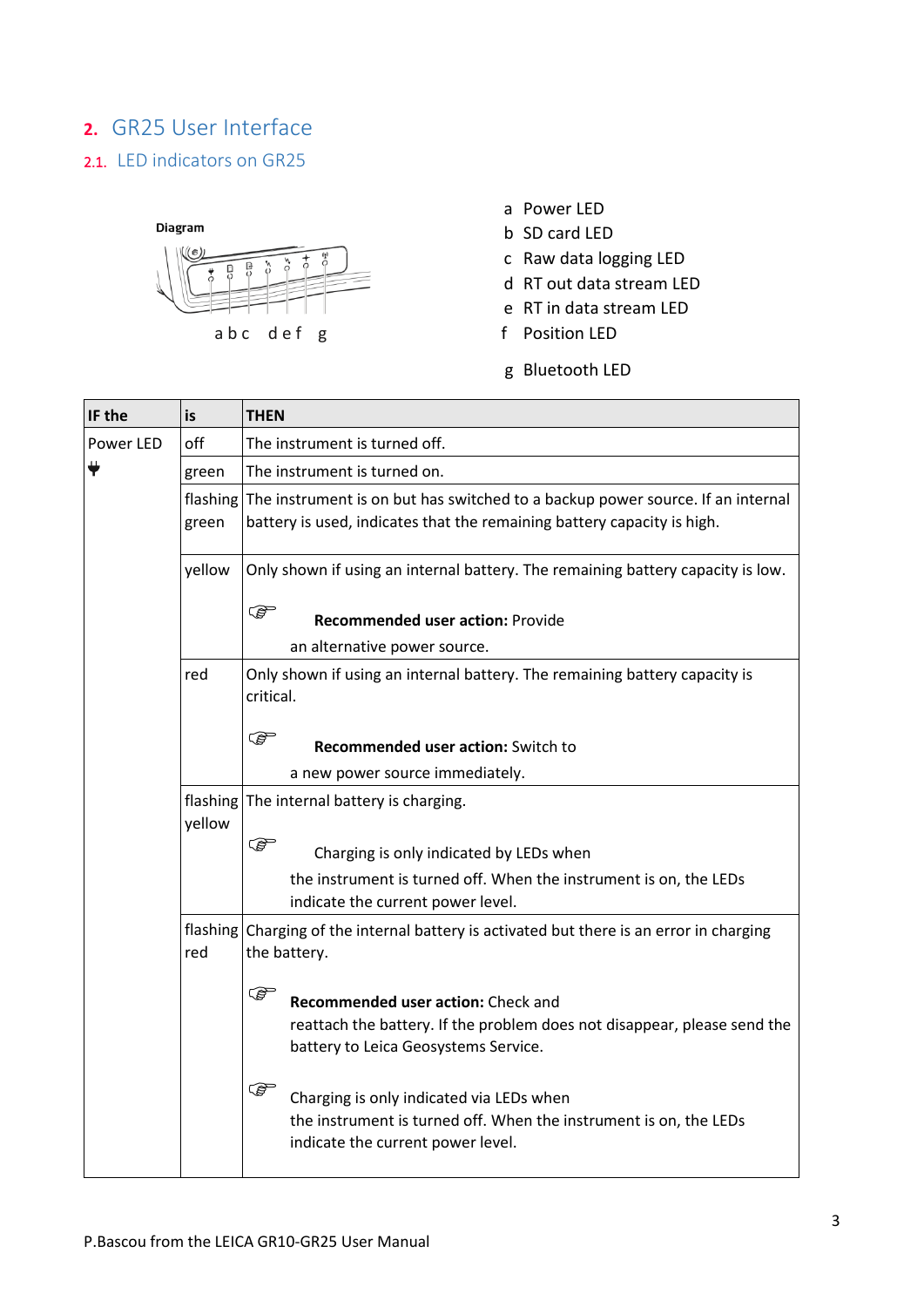| IF the           | is     | <b>THEN</b>                                                                                                                                                             |
|------------------|--------|-------------------------------------------------------------------------------------------------------------------------------------------------------------------------|
| SD card LED      | off    | No SD card inserted or power is off.                                                                                                                                    |
| D                | green  | SD card is inserted. The free space on the SD card is greater than 20%.                                                                                                 |
|                  | yellow | The free space on the SD card is below 20%.                                                                                                                             |
|                  |        | <b>PER</b><br><b>Recommended user action: Activate</b>                                                                                                                  |
|                  |        | the Smart clean-up or the automatic file delete for each logging session.                                                                                               |
|                  | green  | flashing Use of external USB drive is configured but the device is not available. Data is<br>written to the SD card. The free space on the SD card is greater than 20%. |
|                  | yellow | flashing Use of external USB drive is configured but the device is not available. Data is<br>written to the SD card. The free space on the SD card is below 20%.        |
|                  | red    | SD card is full. Data logging has stopped.                                                                                                                              |
|                  |        | $\mathbb{G}$<br>Recommended user action: Immedi-                                                                                                                        |
|                  |        | ately activate the Smart clean-up or the automatic file delete for each<br>logging session.                                                                             |
| Raw data         | off    | No active logging sessions or power is off.                                                                                                                             |
| logging LED<br>B | green  | Active logging sessions are configured on the instrument and data is being<br>logged                                                                                    |
|                  | yellow | Active logging sessions are configured and Smart clean-up is deleting data<br>from all or some of the configured logging sessions.<br>OR                                |
|                  |        | Active logging sessions are configured but no position is available.                                                                                                    |
|                  |        | ক্তে<br>Recommended user action: Check the                                                                                                                              |
|                  |        | remaining space of the SD card and delete old data if necessary. Check<br>the tracking and position status.                                                             |
|                  | red    | Active logging sessions are configured but the SD card is full or no satellites are<br>tracked.                                                                         |
|                  |        | <b>P</b><br>Recommended user action: Check the                                                                                                                          |
|                  |        | SD card and the tracking status.                                                                                                                                        |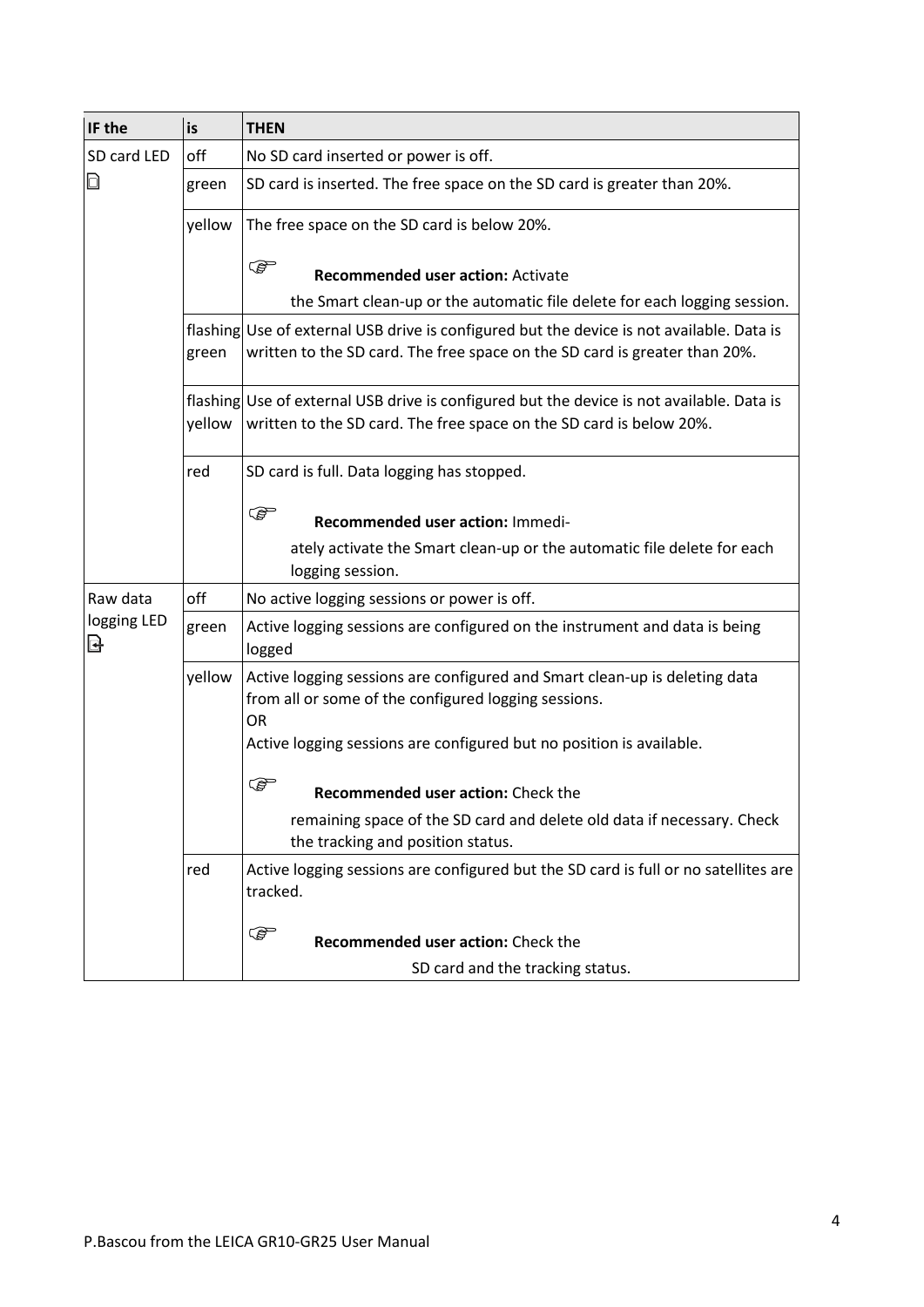| If the                    | is   | <b>THEN</b>                                                                                                          |
|---------------------------|------|----------------------------------------------------------------------------------------------------------------------|
| RT out data<br>stream LED | off  | No active data stream is configured or power is off.                                                                 |
| $\mathcal{N}$             | geen | One or more data streams are configured and active. Data is being streamed.                                          |
|                           | red  | Data streams are active but no data is streamed.                                                                     |
|                           |      | $\mathbb{G}$<br><b>Recommended user action: Check</b>                                                                |
|                           |      | that data is tracked and a navigated position is available. Check that the correct<br>reference position is entered. |

| IF the                   | is                 | <b>THEN</b>                                                                                                                     |
|--------------------------|--------------------|---------------------------------------------------------------------------------------------------------------------------------|
| RT in data<br>stream LED | off                | No active real-time in data stream or power is off.                                                                             |
| N,                       | green              | A real-time in data stream is configured and active, data is received and a fixed<br>position is available.                     |
|                          | flashing<br>green  | A real-time in data stream is configured and active, data is received, a DGPS position is<br>available.                         |
|                          | flashing<br>yellow | A real-time in data stream is configured and active, data is received but no fixed or<br>DGPS position is available.            |
|                          | red                | Incoming data streams are active but no data is received.<br>OR.                                                                |
|                          |                    | Incoming data stream is configured and active but the instrument is not tracking<br>satellites and/or no position is available. |
|                          |                    | <b>PER</b><br><b>Recommended user action: Check</b>                                                                             |
|                          |                    | that the incoming data connection is set up correctly. Check the tracking and<br>position of the instrument.                    |
| Position LED off         |                    | The instrument is switched off.                                                                                                 |
| ✦                        | flashing<br>green  | The instrument is tracking satellites but no position is available.                                                             |
|                          | green              | A navigated position is available.                                                                                              |
|                          | red                | No satellites are tracked and no navigated position is available.                                                               |
| Bluetooth<br>LED         | off                | No wireless signal (not configured or no connection established).                                                               |
| $\binom{r}{k}$           | blue               | Bluetooth connection configured and connected.                                                                                  |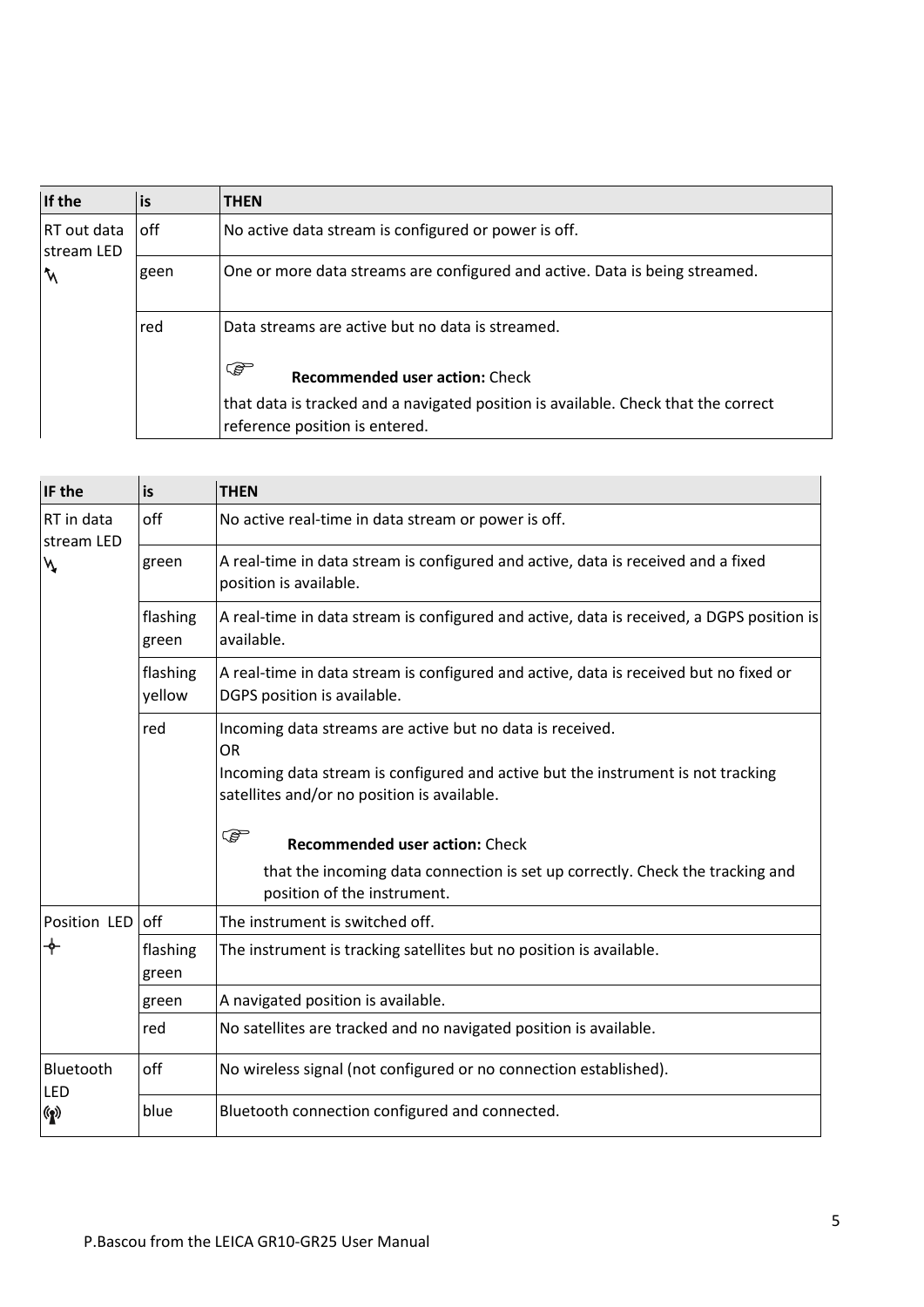#### <span id="page-5-0"></span>2.2. Keyboard and Display



- a) Left button b) Right button Up button  $\subset$  $\overline{d}$ Cancel button Down button  $\theta$ Enter button  $f)$ g) Display
- The instrument can be turned on and off by holding down the ON/OFF button for 3 s. A green steady light at the power LED indicates that the instrument is turned on and ready.
- ON/OFF button

| <b>Button</b> | <b>Function</b>                                                   |
|---------------|-------------------------------------------------------------------|
| ON/OFF        | <b>b</b> If GR25 is already off: Turns on GR25 when held for 3 s. |
|               | If GR25 is already on: Turns off GR25 when held for 3 s.          |

 $\overbrace{\mathbb{R}}^{\mathbb{C}}$  Hold the ON/OFF button for 10 s, to force the instrument to turn off. Instrument settings and some data can be lost when using this method.

Arrow buttons

| <b>Button</b> | <b>Function</b>                      |
|---------------|--------------------------------------|
| Left/Right    | To scroll through menus and          |
|               | configuration options. For editable  |
|               | fields use the arrow buttons for     |
|               | scrolling and selecting alphanumeric |
|               | fields.                              |
|               |                                      |

- Cancel button

| <b>Button</b> | <b>Function</b>                        |
|---------------|----------------------------------------|
| <b>Cancel</b> | To exit pages without storing changes. |

#### - Enter Button

| <b>Button</b> | <b>Function</b>                                              |
|---------------|--------------------------------------------------------------|
| Enter         | To select menu items, open new pages and<br>Iselect options. |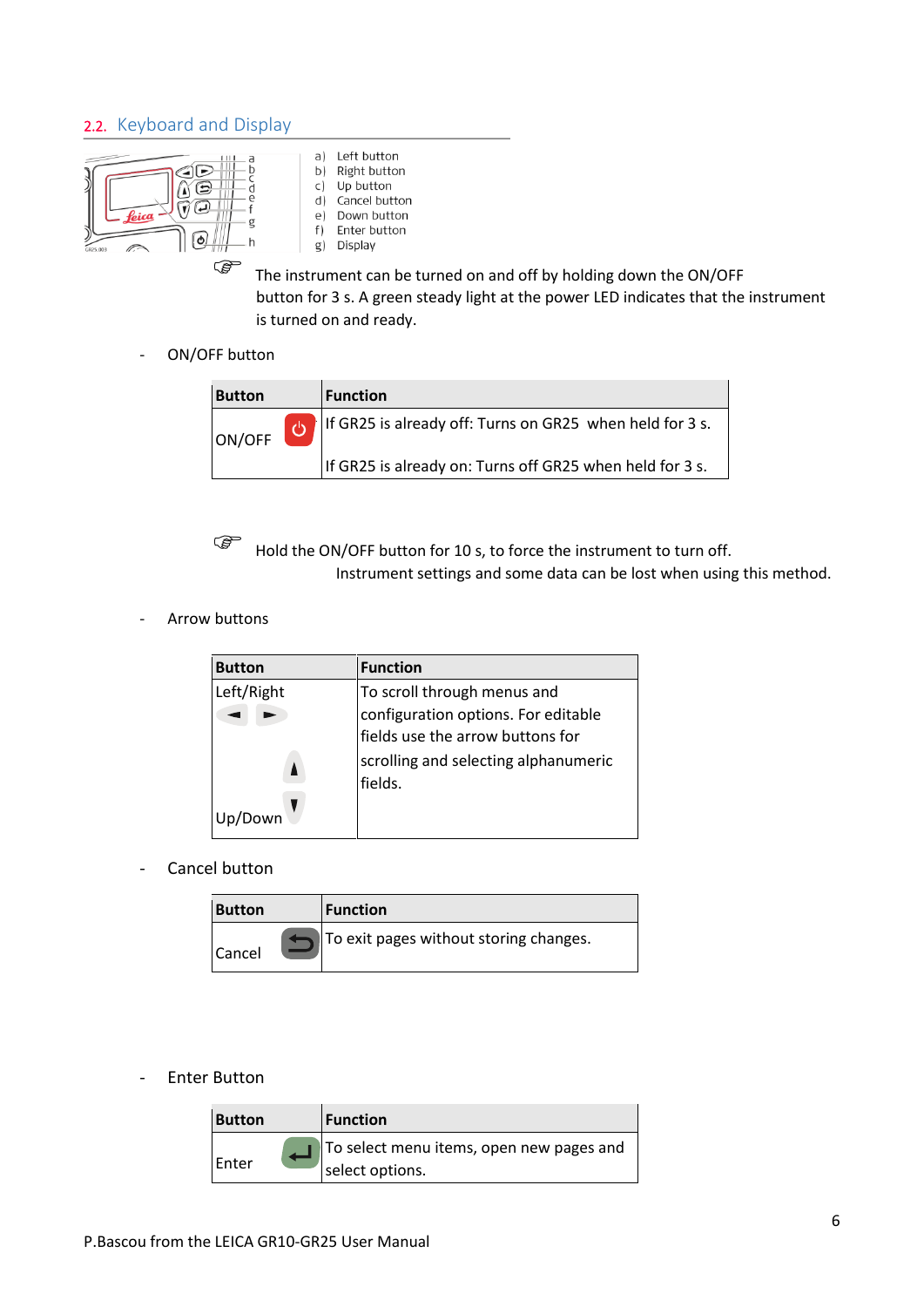#### <span id="page-6-0"></span>2.3. SD card

Data is stored on a removable SD card. Maximum supported capacity : 32 Go.

If no SD card is inserted, data storage is not possible.

Unplugging connection cables or removing the SD card during data logging or streaming can cause loss of data. Switch off the instrument before removing the SD card.

# <span id="page-6-1"></span>**3.** Equipment Setup

#### <span id="page-6-2"></span>3.1. Basic setup





| <b>Step</b> | <b>Description</b>                                                                                |  |  |
|-------------|---------------------------------------------------------------------------------------------------|--|--|
| 1.          | Plug the power cable/power supply into the GR10/GR25.                                             |  |  |
| 2.          | Insert the SD card into the SD card slot.                                                         |  |  |
| 3.          | Turn on the GR25.                                                                                 |  |  |
| 4.          | Attach the antenna cable to the instrument's antenna port and to the<br>connector on the antenna. |  |  |
| 5.          | The logging session has to be activated if the corresponding LED is RED                           |  |  |
| 6.          | Verify the following LED are green:                                                               |  |  |
|             | Power supply (green/blinking green)                                                               |  |  |
|             | SD card                                                                                           |  |  |
|             | Raw data logging : be careful, you have to activate the logging session(3.3)<br>$\bullet$         |  |  |
|             | Position                                                                                          |  |  |